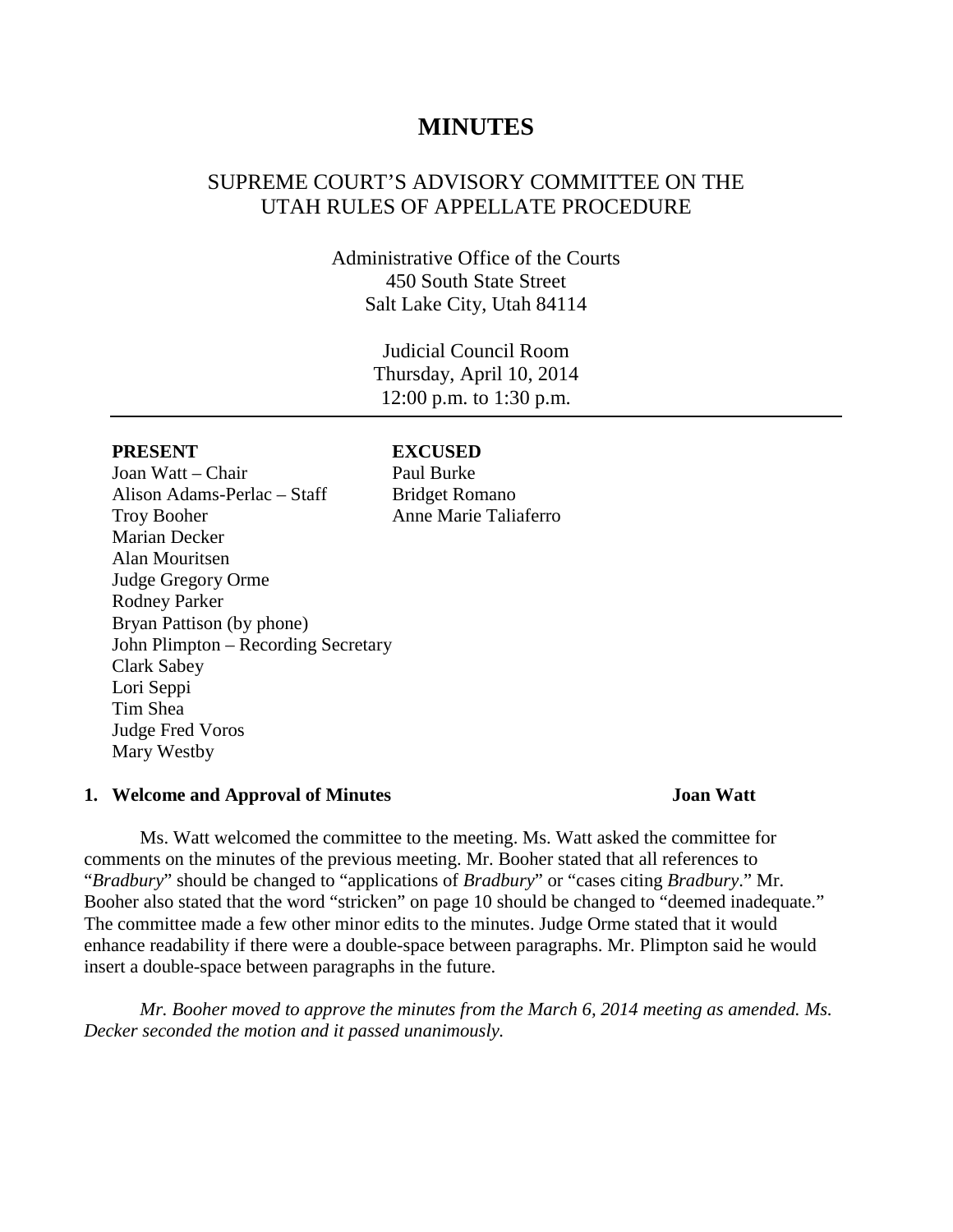### **2. Rule 38B Joan Watt**

# Ms. Watt explained that Rule 38B was put on the agenda by mistake. Ms. Watt and Judge Voros explained that the proposed amendment to Rule 38B cross-references to rules in the Supreme Court Rules of Professional Practice that are anticipated to be but have not yet been passed by a task force. Judge Voros stated that, accordingly, it would be premature to approve Rule 38B. He stated that the supreme court could always adopt Rule 38B on an emergency basis if it needed to. Ms. Watt stated that Rule 38B needs to be tabled for the time being, but also monitored.

*Mr. Sabey moved table Rule 38B and monitor the rules it will cross-reference. Ms. Seppi seconded the motion and it passed unanimously.*

### **3. Classification of Records Rule Alison Adams-Perlac**

Ms. Adams-Perlac presented her revised proposal addressing classification of records. She stated that the proposal does not address extraordinary writs, elections, and things of that nature, because there is more information that she needs. She stated that she added headings, she put the "public nature of filings" at the beginning of the rule, organized the rule from least protected to most protected, and from least work for the court to the most work for the court. She said she added the reference to the Code of Judicial Administration in the advisory committee note. She said she added a subsection (f), which discusses when a party needs to file a motion to change the classification of a record.

Judge Voros stated that the word "anything" is not often used in the rules, and suggested that it should be avoided in this Rule. Mr. Sabey stated that subsection (a) should be amended to read, "All filings in the appellate court are public." The committee agreed. Mr. Parker stated that subsection (b) should be amended to read, "The contents of the record on appeal have . . . ." The committee discussed other language in the Rule in depth, but could not settle on the proper wording.

Judge Voros proposed creating a subcommittee for editing the language of the Rule and ensuring that it is consistent with other statutes and rules. Ms. Watt asked which committee members would be willing to be on the proposed subcommittee. Ms. Adams-Perlac stated that she was not sure that a subcommittee would add anything. Mr. Parker stated he was inclined to second Judge Voros's proposal to create a subcommittee. Ms. Watt again asked who would be on the subcommittee. She stated that the committee has the concept of the Rule, and the purpose of the subcommittee would only be to choose the language to best communicate the concept.

Judge Voros, Mr. Shea, Ms. Adams-Perlac, and Mr. Booher agreed to be on the subcommittee. Ms. Adams-Perlac agreed to chair the subcommittee.

*Judge Voros moved to create a subcommittee to edit the language of the Classifications of Records Rule. Mr. Parker seconded the motion, and it passed unanimously.*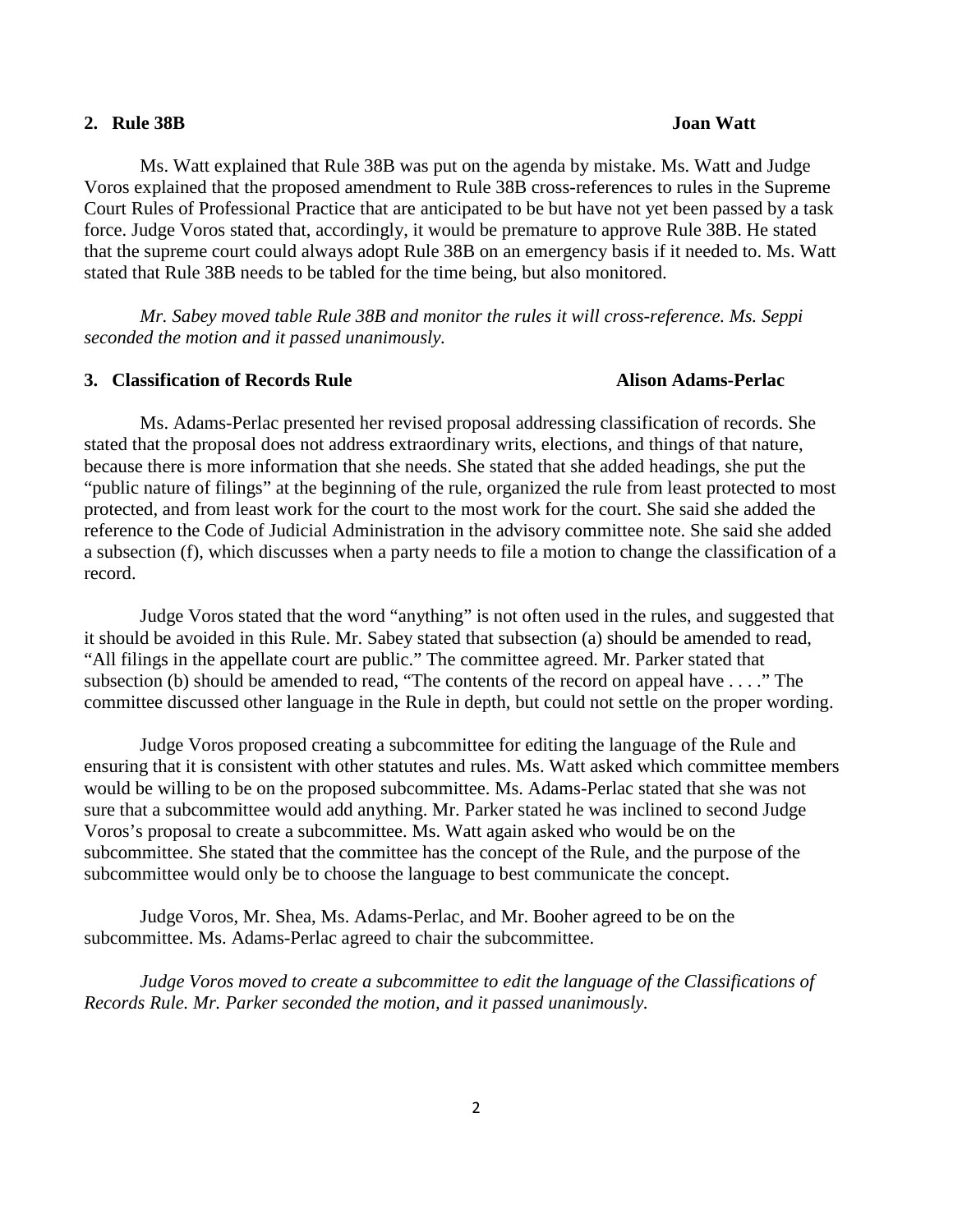Mr. Booher flagged the word "party" in subsection (f) for the subcommittee. He stated that the word "party" would exclude news organizations. Mr. Sabey stated that "party" could be replaced with "person."

### **4. Rule 1(f) Mary Westby**

Ms. Westby presented her revised proposals to subsections (b) and (f) of Rule 1. The committee amended Rule 1 to read as follows:

### **Rule 1. Scope of rules.**

(a) Applicability of rules. These rules govern the procedure before the Supreme Court and the Court of Appeals of Utah in all cases. Applicability of these rules to the review of decisions or orders of administrative agencies is governed by Rule 18. When these rules provide for a motion or application to be made in a trial court or an administrative agency, commission, or board, the procedure for making such motion or application shall be governed by the Utah Rules of Civil Procedure, Utah Rules of Criminal Procedure, and the rules of practice of the trial court, administrative agency, commission, or board.

(b) Reference to "court." Except as provided in Rule 43, when these rules refer to a decision or action by the court, the reference shall include a panel of the court. The term "trial court" means the court or administrative agency, commission, or board from which the appeal is taken or whose ruling is under review. The term "appellate court" means the court to which the appeal is taken.

(c) Procedure established by statute. If a procedure is provided by state statute as to the appeal or review of an order of an administrative agency, commission, board, or officer of the state which is inconsistent with one or more of these rules, the statute shall govern. In other respects, these rules shall apply to such appeals or reviews.

(d) Rules not to affect jurisdiction. These rules shall not be construed to extend or limit the jurisdiction of the Supreme Court or Court of Appeals as established by law.

(e) Title. These rules shall be known as the Utah Rules of Appellate Procedure and abbreviated Utah R. App. P.

(f) Rules for appeals in child welfare proceedings. Appeals taken from juvenile court orders related to abuse, neglect, dependency, termination, and adoption proceedings are governed by Title VII Rules 52 through 59, except for orders related to substantiation proceedings under Section 78-3a-320. Rules 9, 10 and 23B do not apply,. Due to the summary nature of child welfare appeals, Rule  $10(a)(2)(A)$  does not apply. but the oOther appellate rules apply if not inconsistent with Rules 52 through 59.

*Ms. Westby moved to approve Rule 1 as amended. Judge Voros seconded the motion and it passed unanimously.*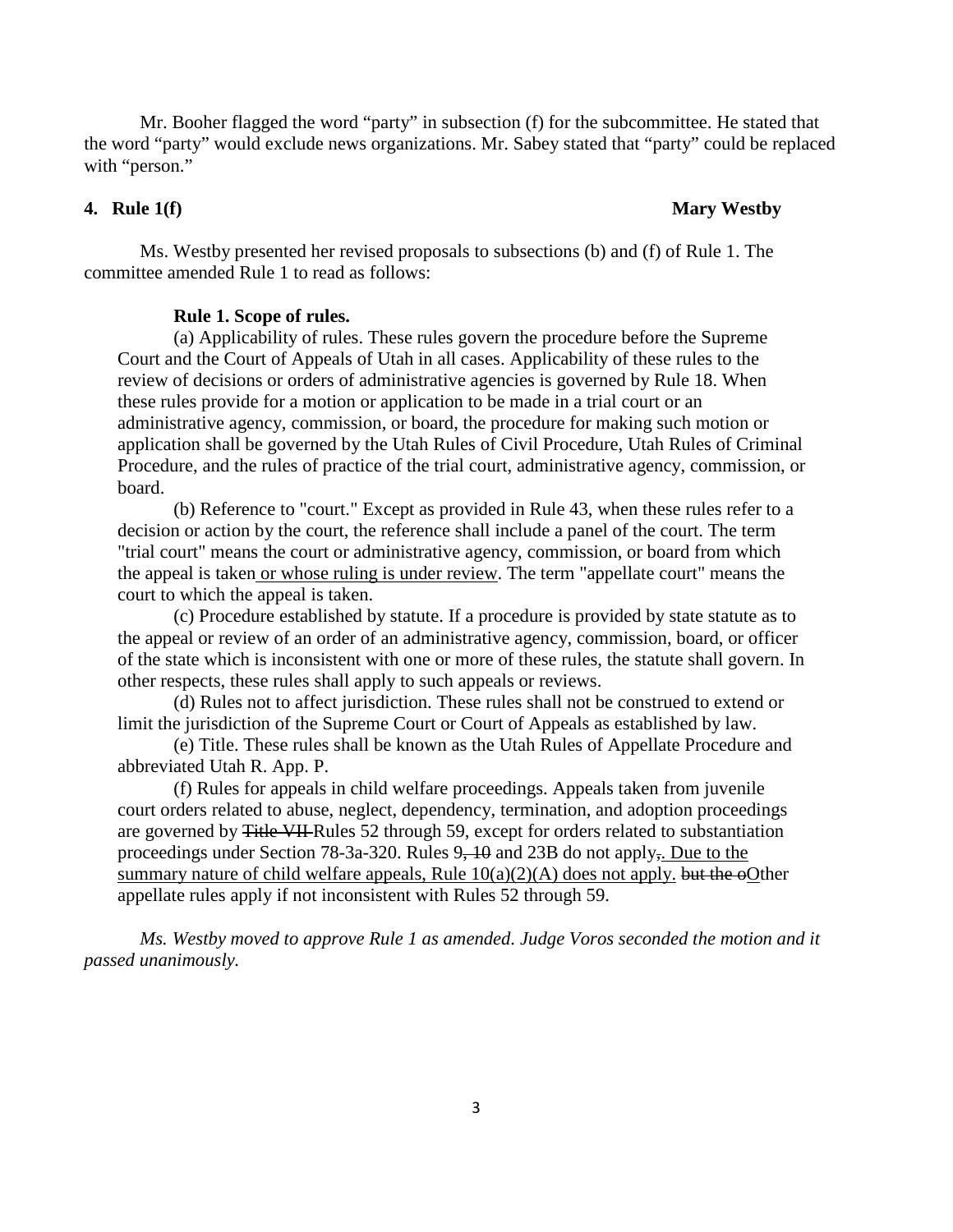### **5. Rule 24 and** *Broderick* **Committee**

Ms. Watt stated that the committee members were supposed to decide whether to codify, disavow, or to leave the rules as they are. She stated that *Broderick* is pretty clear in limiting itself to the facts of that case. She further stated that the rules are clear that the briefing requirements applicable to appellants also apply to appellees. She stated that she believes the committee should do nothing about *Broderick*. Mr. Parker agreed, and questioned whether it was appropriate for the committee to second-guess a remedy crafted by the supreme court.

Mr. Booher expressed his concern that *Broderick* seems inconsistent with Rule 26(c), which provides that the penalty for an appellee who does not file a brief is that the appellee will not be heard at oral argument. He suggested that the rules do not give adequate notice of *Broderick* consequences. Ms. Watt pointed out that Rule 26(c) is not exhaustive—it provides only that an appellant may move to preclude an appellee who fails to file a brief from presenting oral argument. Mr. Booher stated that he does not see why the rules should not alert litigants to the possibility of *Broderick* consequences.

Mr. Parker suggested that, under the rules, failing to file a brief could result in *Broderick* consequences. Mr. Sabey agreed. Ms. Watt stated that the remedy in *Broderick* is akin to a summary reversal. Ms. Westby stated that *Broderick* created no new risk for filing an inadequate brief. Ms. Watt stated that, in *Broderick*, the supreme court needed to craft a remedy for appellee's inadequate brief but did not want to set precedent because, due to the inadequacy of appellee's brief, both sides of the issue had not been adequately argued to the court.

Judge Voros stated that *Broderick* is contrary to an axiom of appellate law: an appellate court will only reverse if the trial court committed legal error.

Mr. Parker stated that addressing *Broderick* in a rule would be inappropriate because it would tie the court's hands in the future. Judge Orme suggested mentioning *Broderick* in a committee note. Ms. Watt suggested that if the possibility of *Broderick* consequences warrants a committee note, so do the possible consequences for a failure to marshal the evidence and the possible consequences for other briefing failures that are not addressed in the rules. Mr. Parker pointed out that practitioners have access to the annotations, and *Broderick* will be mentioned in the annotations. Mr. Sabey said that *Broderick* seems to fit an annotation better than a committee note.

Judge Voros asked if anyone objected to a committee note. Mr. Parker objected on the basis that a committee note would enshrine *Broderick* and tie the court's hands for addressing *Broderick*  in the future or letting *Broderick* fade away. Mr. Sabey agreed with Mr. Parker. Judge Orme stated that he is persuaded that there is a problem with mentioning *Broderick* in a committee note because it either would prevent *Broderick* from fading away or the committee would need to amend the committee note every time the courts address *Broderick*.

*Mr. Parker moved to do nothing about Broderick indefinitely and "without prejudice." Ms. Decker seconded the motion and it passed unanimously.*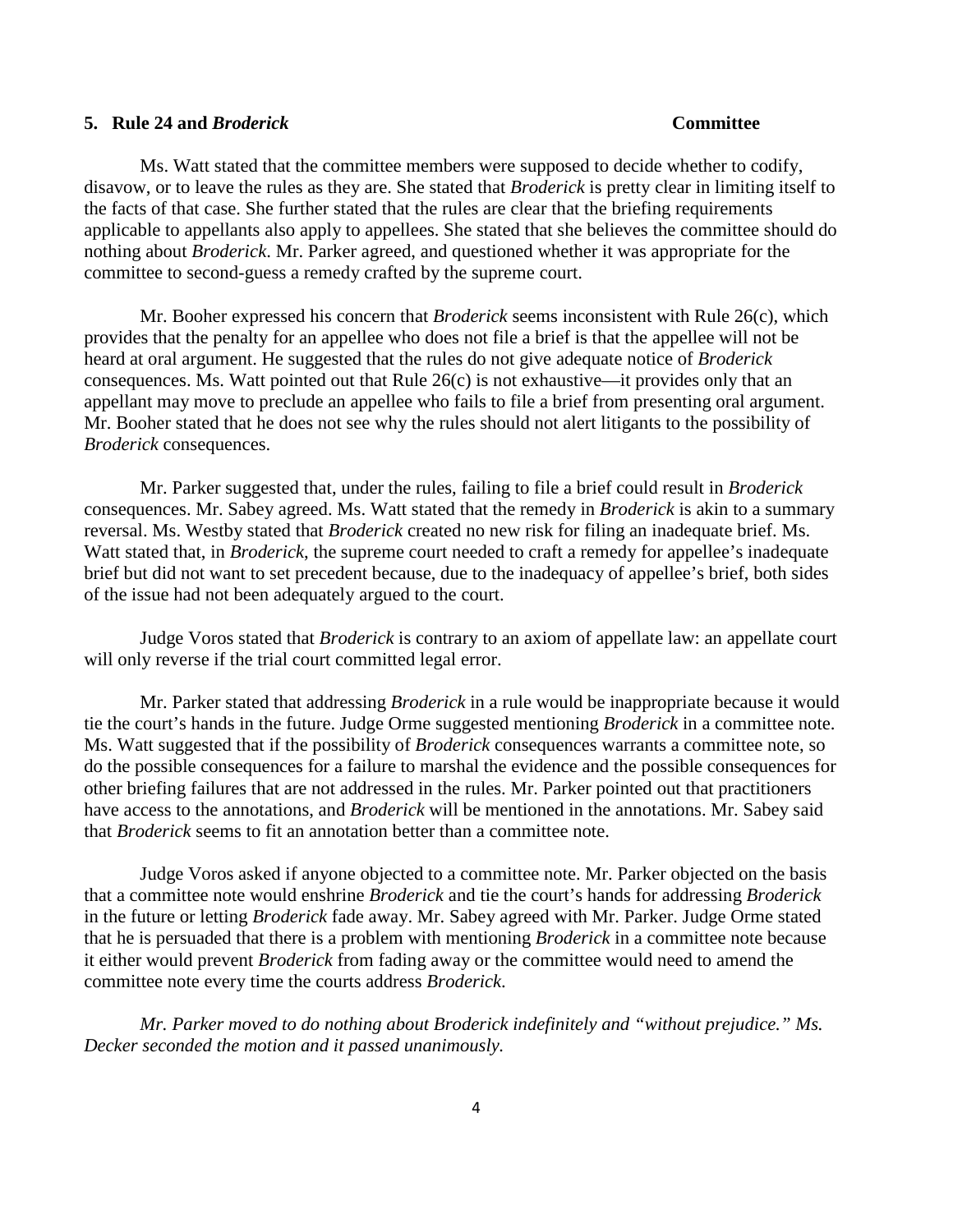Mr. Booher stated that the proposed amendments to Rule 25 were part of the "cleanup" of the language of the rules. Mr. Shea expressed dislike for the term "movant" and suggested that it should be replaced with "moving party." Judge Orme pointed out that "moving party" seems to exclude nonparties.

The committee amended Rule 25 to read as follows:

### **Rule 25. Brief of an amicus curiae or guardian ad litem.**

A brief of an amicus curiae or of a guardian ad litem representing a minor who is not a party to the appeal may be filed only by leave of court granted on motion or at the request of the court. The motion for leave may be accompanied by a proposed amicus brief, provided it complies with applicable rules and the number of copies specified by Rule 26(b) are submitted to the court. A motion for leave shall identify the interest of the applicant movant and shall state the reasons why a brief of an amicus curiae or the guardian ad litem is desirable. Except for a motion for leave to participate in support of, or in opposition to, a petition for writ of certiorari filed pursuant to Rule 50(f), The motion for leave shall be filed at least twenty one 21 days prior to the date on which the brief of the party whose position as to affirmance or reversal the amicus curiae or guardian ad litem will support is due, unless the court for cause shown otherwise orders. Parties to the proceeding may indicate their support for, or opposition to, the motion. Any response of a party to a motion for leave shall be filed within seven7 days of service of the motion. If leave is granted, an amicus curiae or guardian ad litem shall file its brief within seven<sup>7</sup> days of the time allowed the party whose position the amicus curiae or guardian ad litem will support, unless the order granting leave otherwise indicates. The time for responsive briefs under Rule 26(a) shall run from the timely service of the amicus or guardian ad litem brief or from the timely service of the brief of the party whose position the amicus curiae or guardian ad litem supports, whichever is later. A motion of an amicus curiae or guardian ad litem to participate in the oral argument will be granted when circumstances warrant in the court's discretion.

*Mr. Parker moved to approve Rule 25 as amended. Mr. Mouritsen seconded the motion, and it passed unanimously.*

*The committee voted unanimously to change "which" to "that" in Rule 24(k).* 

The committee amended Rule 27 to read as follows:

## **Rule 27. Form of briefs, petitions for writ of certiorari and petitions for rehearing.**

(a) *Paper size; printing margins.* Briefs, petitions for writ of certiorari and petitions for rehearing shall be typewritten, printed or prepared by photocopying or other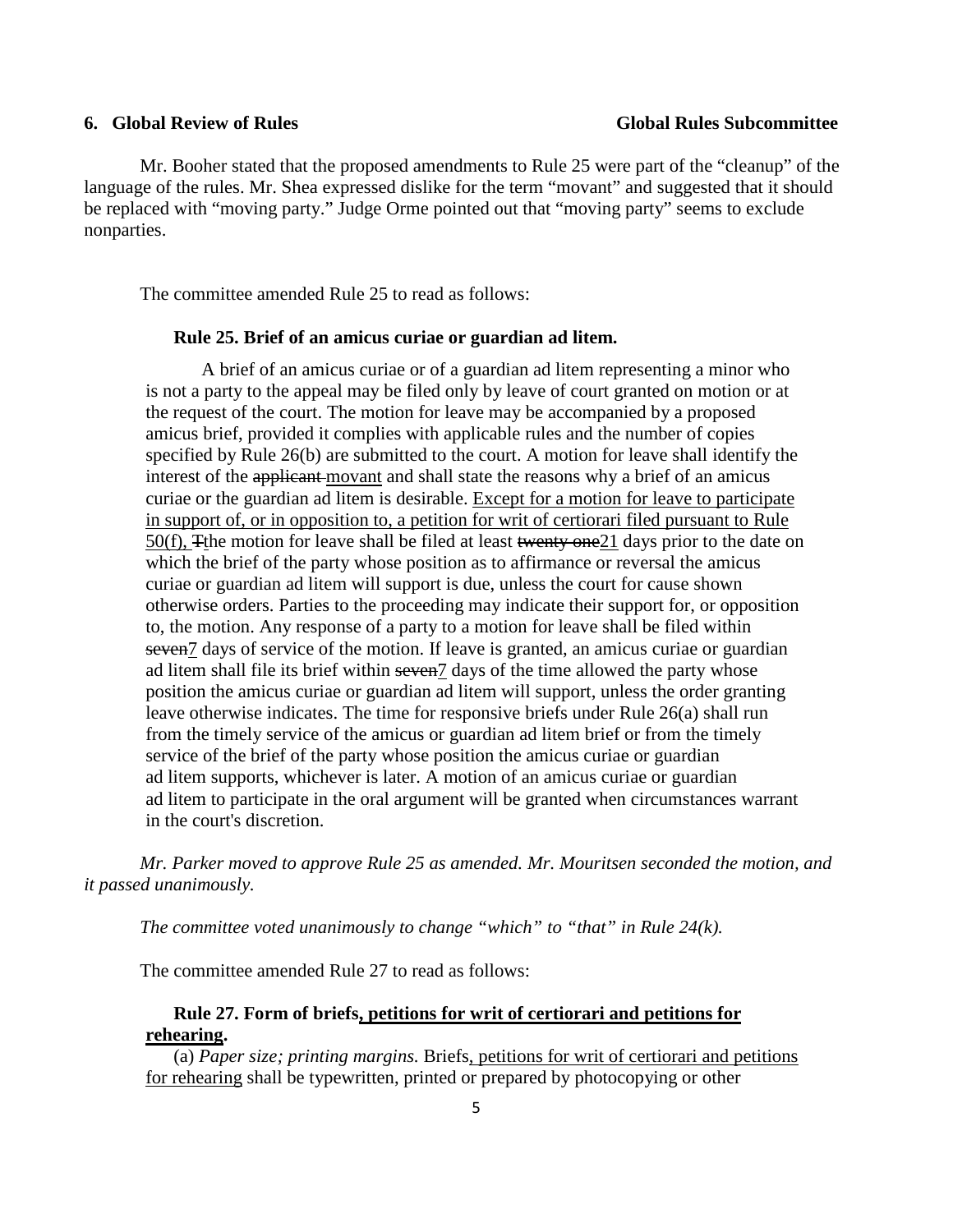duplicating or copying process that will produce clear, black and permanent copies equally legible to printing, on opaque, unglazed paper 8 1/2 inches wide and 11 inches long, and shall be securely bound along the left margin. Paper may be recycled paper, with or without deinking. The printing must be double spaced, except for matter customarily single spaced and indented. Margins shall be at least one inch on the top, bottom and sides of each page. Page numbers may appear in the margins.

(b) *Typeface.* Either a proportionally spaced or monospaced typeface in a plain, roman style may be used. A proportionally spaced typeface must be 13-point or larger for both text and footnotes. A monospaced typeface may not contain more than ten characters per inch for both text and footnotes.

(c) *Binding.* Briefs, petitions for certiorari and petitions for rehearing shall be printed on both sides of the page, and bound with a compact-type binding so as not unduly to increase the thickness of the brief along the bound side. Coiled plastic and spiral-type bindings are not acceptable.

(d) *Color of cover.* The cover of the opening brief of appellant shall be blue; that of appellee, red; that of intervenor, guardian ad litem, or amicus curiae, green; that of any reply brief, or in cases involving a cross-appeal, the appellant's second brief, gray; that of any petition for rehearing, tan; that of any response to a petition for rehearing, white; that of a petition for certiorari, white; that of a response to a petition for certiorari, orange; and that of a reply to the response to a petition for certiorari, yellow. All covers shall be of heavy cover stock. There shall be adequate contrast between the printing and the color of the cover.

(e) *Contents of cover; contents of cover.* The cover of all briefs, petitions for certiorari and petitions for rehearing shall set forth in the caption the full title given to the case in the court or agency from which the appeal was taken, as modified pursuant to Rule 3(g), as well as the designation of the parties both as they appeared in the lower court or agency and as they appear in the appeal. In addition, the covers shall contain: the name of the appellate court; the number of the case in the appellate court opposite the case title; the title of the document (e.g., Brief of Appellant); the nature of the proceeding in the appellate court (e.g., Appeal, Petition for Review); the name of the court and judge, agency or board below; and the names and addresses of counsel for the respective parties designated as attorney for appellant, petitioner, appellee, or respondent, as the case may be. The names of counsel for the party filing the document shall appear in the lower right and opposing counsel in the lower left of the cover. In criminal cases, the cover of the defendant's brief shall also indicate whether the defendant is presently incarcerated in connection with the case on appeal and if the brief is an Anders brief.

(f) *Effect of non-compliance with rules.* The clerk shall examine all briefs before filing. If they are not prepared in accordance with these rules, they will not be filed but shall be returned to be properly prepared. The clerk shall retain one copy of the noncomplying brief and the party shall file a brief prepared in compliance with these rules within 5 days. The party whose brief has been rejected under this provision shall immediately notify the opposing party in writing of the lodging. The clerk may grant additional time for bringing a brief into compliance only under extraordinary circumstances. This rule is not intended to permit significant substantive changes in